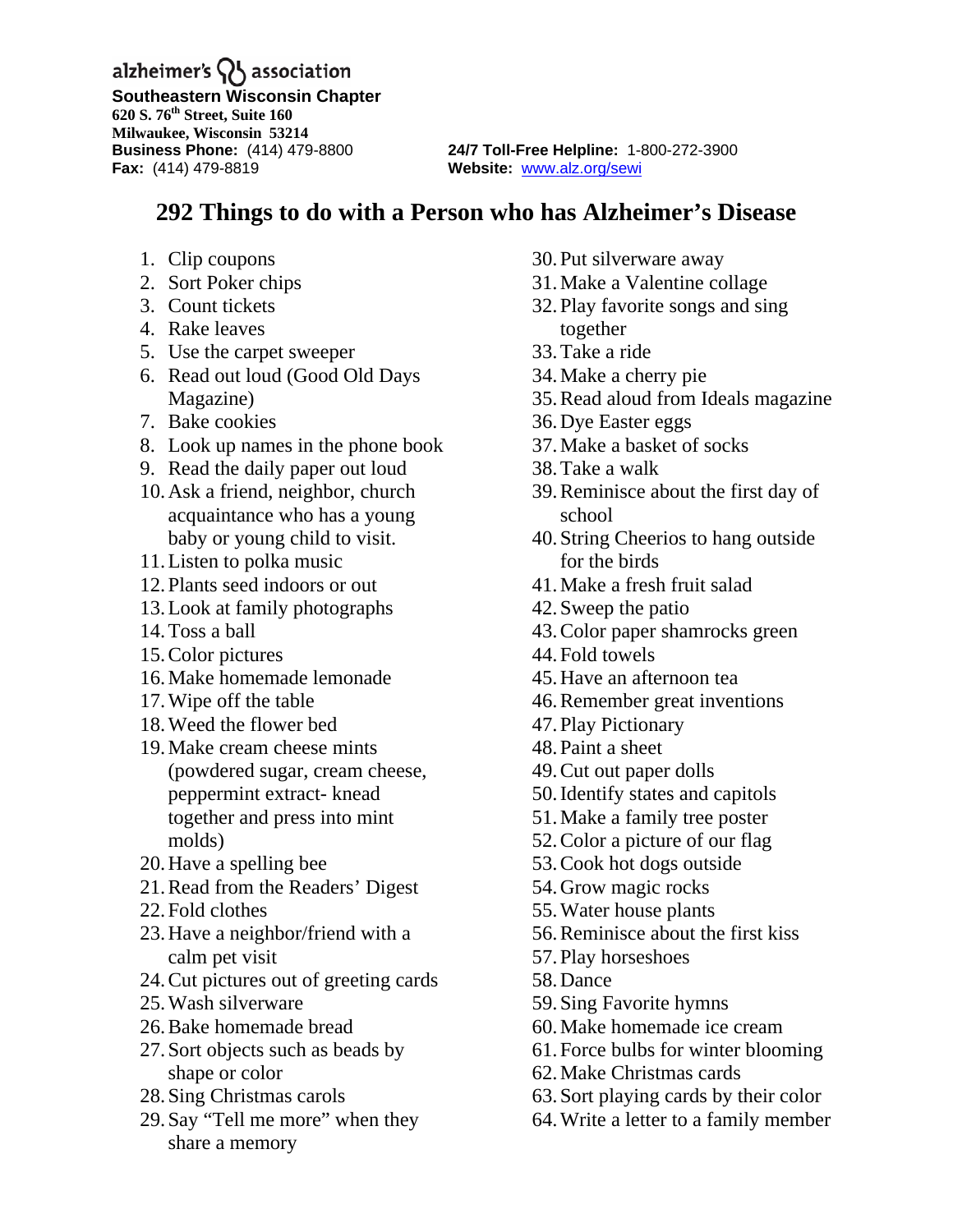- 65.Dress in red on a football Saturday
- 66.Pop popcorn
- 67.Name the presidents
- 68.Give a manicure
- 69.Make paper butterflies
- 70.Plant a tree
- 71.Make a May basket
- 72.Make homemade applesauce
- 73.Finish famous sayings
- 74.Feed the ducks
- 75.Mold with PlayDough
- 76.Look at pictures in a National Geographic
- 77.Put a simple puzzle together
- 78.Sand wood
- 79.Rub in hand lotion with a pleasant scent
- 80.Decorate paper placemats
- 81.Arrange fresh flowers
- 82.Remember famous people
- 83.Straighten underwear drawer
- 84.Finish nursery rhymes
- 85.Make peanut butter sandwiches
- 86.Wipe off patio furniture
- 87.Cut up used paper for scratch paper
- 88.Take care of a fish tank
- 89.Trace and cut out leaves
- 90.Ask simple trivia questions
- 91.Finish Bible quotes
- 92.Paint with a string
- 93.Cut out pictures from magazines
- 94.Read classic short stories
- 95.Put coins into a jar
- 96.Sew sewing cards
- 97.Put bird feed out for birds
- 98.Clean out a pumpkin
- 99.Reminisce about a favorite summer
- 100. Separate material pieces by color or texture
- 101. Bake a birthday cake
- 102. Look through catalogues
- 103. Clean golf balls
- 104. Sort colored golf tees
- 105. Wash the car
- 106. Sit in the shade
- 107. Walk in the rain
- 108. Glide in a glider rocker
- 109. Smash bananas for banana bread
- 110. Match plastic containers and lids
- 111. Scatter fertilizer in the yard
- 112. Make a snowball
- 113. Organize a briefcase
- 114. Make breadsticks from frozen dough
- 115. File papers
- 116. Make a photo memory ring
- 117. Rice potatoes
- 118. Watch the "Honeymooners"
- 119. Watch the Sound of Music
- 120. Frost cupcakes
- 121. Dunk donuts in milk
- 122. Shred carrots for salad
- 123. Fluff pillows
- 124. Put address labels on envelopes
- 125. Hold a stuffed animal
- 126. Listen to favorite songs on tape
- 127. Say a rosary prayer
- 128. Tuck a "baby" into bed
- 129. Look at travel magazines
- 130. Crank the handle on an ice cream maker
- 131. Hold a smooth rock
- 132. Watch the "Music Man"
- 133. Drink "near" beer
- 134. Mash potatoes
- 135. Polish boots
- 136. Put a hand under running water
- 137. Read Chinese cookie fortunes
- 138. "Test" a baby bottle
- 139. Shake salad dressing
- 140. Top a pizza with cheese
- 141. Hold a baby on a lap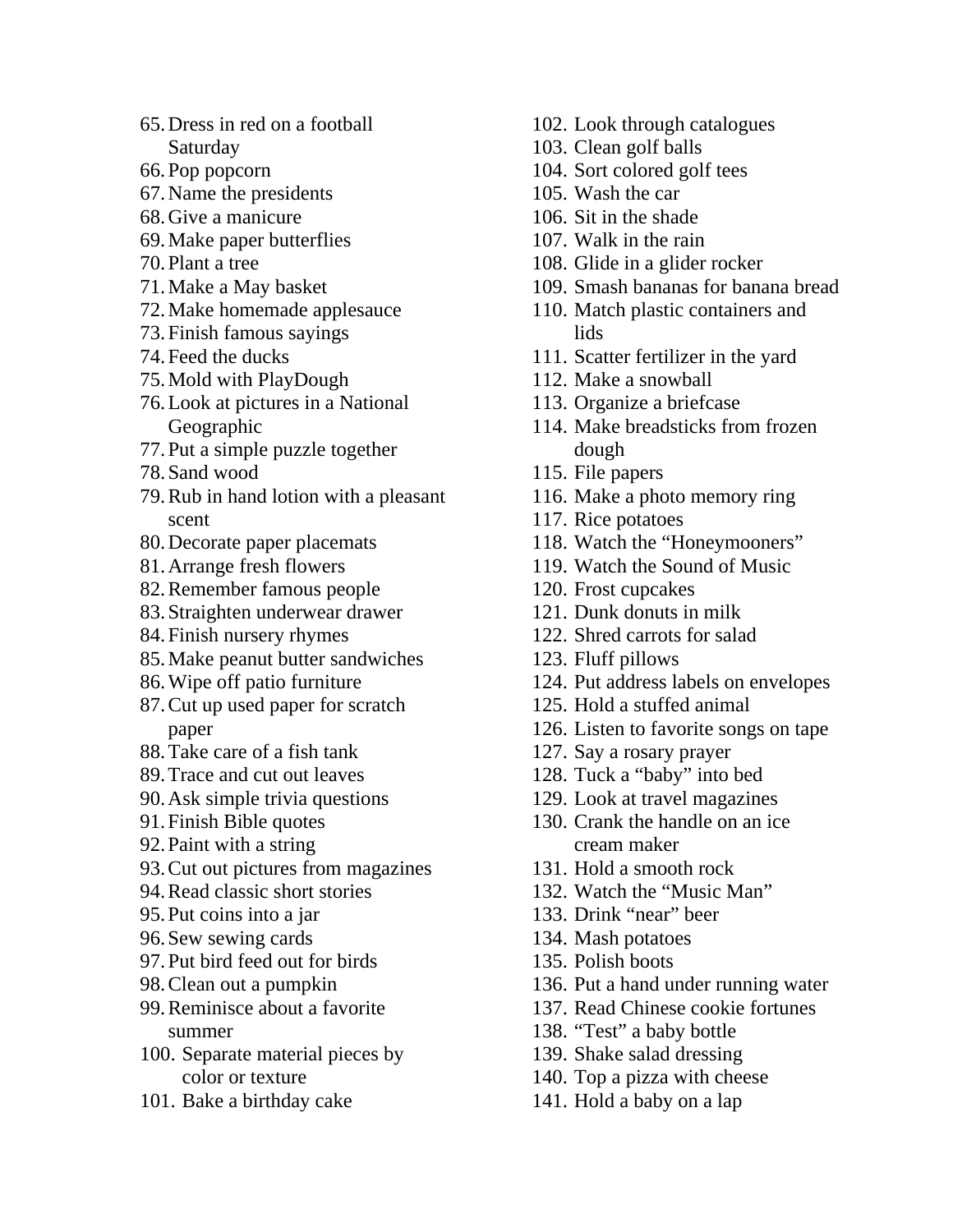- 142. Blow kisses
- 143. Crush herbs to smell (mint, lavender, etc)
- 144. Shake a rug
- 145. Watch home movies
- 146. Pet a kitten
- 147. Turn the handle on a food grinder
- 148. Paint chair black & sand down to bare wood
- 149. Fold paper bags
- 150. Bring backyard indoors to touch & smell
- 151. Exercise
- 152. Sample fruit
- 153. Empty waste basket
- 154. Sort coins
- 155. Fold newspapers to recycle
- 156. Visit a neighbor
- 157. Sharpen a pencil
- 158. Tie a rope knot
- 159. Pound a stake
- 160. Feel the breeze
- 161. Work a crossword puzzle
- 162. Stir pancake batter
- 163. Listen to the rain on the roof
- 164. Watch or listen to birds
- 165. Make a bed together
- 166. Husk corn
- 167. Draw a face on a jack-o-lantern
- 168. Twirl dance in a wheelchair
- 169. Watch fish in the aquarium
- 170. Pound tenderize a steak
- 171. Pick low hanging fruit
- 172. Polish silver
- 173. Roll a pie crust
- 174. March in place
- 175. Look at family slides
- 176. Wind a clock
- 177. Decorate a birthday cake
- 178. Toss a salad
- 179. Brush the dog
- 180. Mix fruit and yogurt
- 181. Eat ice cream cones 182. Fly a paper airplane 183. Rummage in a safe drawer 184. Wipe off place mats 185. Straighten books 186. Try on hats 187. Pack a suitcase 188. Put away groceries 189. Take apart a small appliance 190. Be a "helper" 191. Hang necklaces on a rack 192. Tie a tie 193. Hang belts by the buckle 194. Sort spools of thread 195. Tidy up a corner of a room 196. Put on jewelry 197. Hang up clothes on a hook 198. Look at old cards 199. Stack little boxes 200. Unravel a sweater 201. Scrub potatoes in their skins 202. Dig a hole 203. Smooth a lap robe 204. Shake hands 205. Hand wash a blouse 206. Grow a carrot or potato top 207. Roll yarn into balls 208. Churn butter 209. Check out old spark plugs 210. Tell a war story 211. Eat breakfast food at dinner time 212. Feel and look at lace 213. Sip a favorite drink through a straw 214. Dip graham crackers in milk 215. Laugh at a joke 216. Take a sales order 217. Wash a window
- 218. Type
- 219. Have Chinese food delivered for dinner
- 220. Sort laundry by colors & whites
- 221. Sort washers and wing-nuts